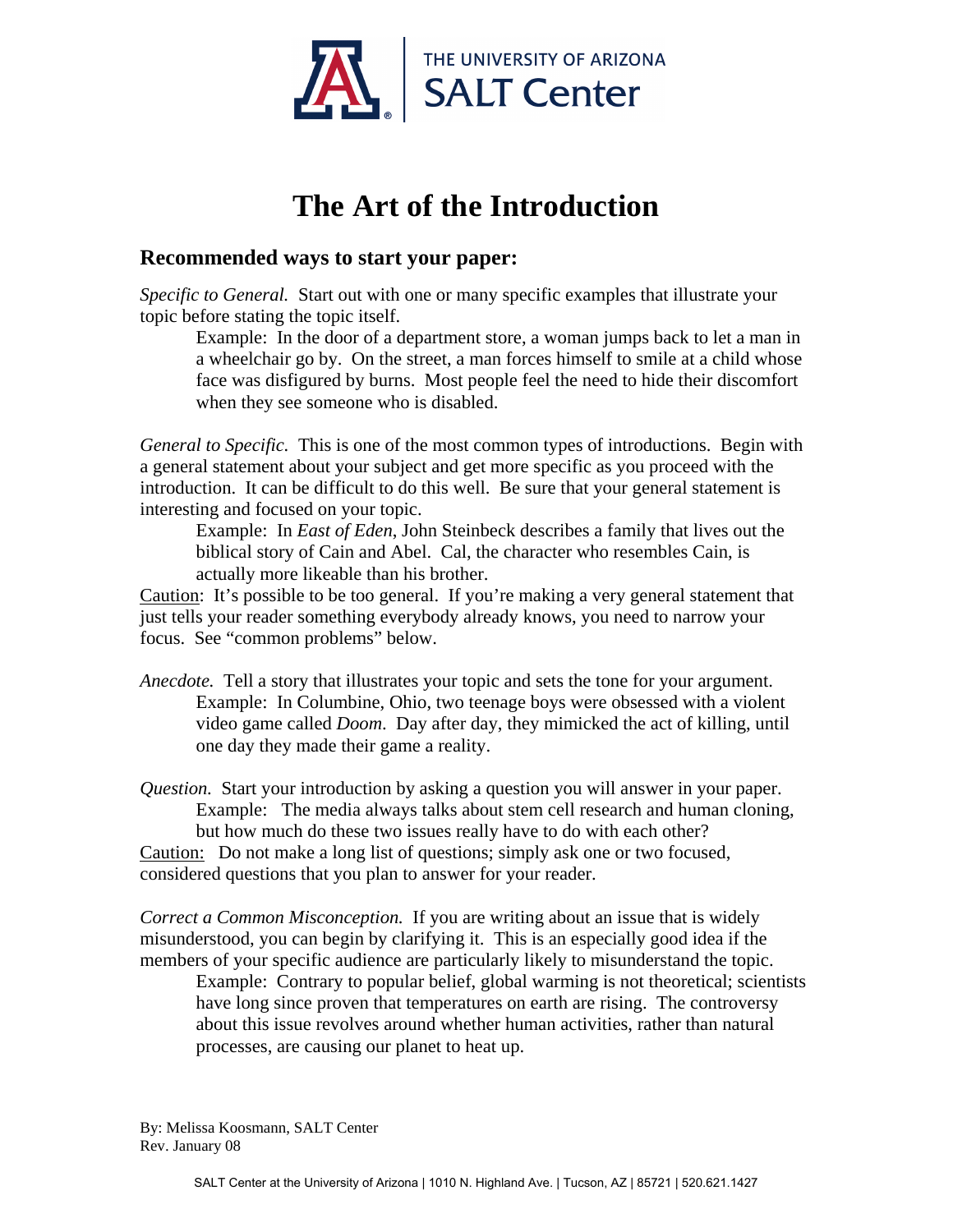*Begin at the Beginning.* Essays about personal experiences can sometimes simply start by telling the beginning of the story—but be careful. You have to be sure you fit the thesis statement in. On analytical or research papers that don't have to be very formal, you can also describe how you thought about your topic when you were first introduced to it.

Example: Before I started *Moby Dick*, I did not expect to enjoy reading it.

*Begin at the End.* If applicable, begin by describing the results of the subject you're writing about. This method can make the significance of your subject immediately clear to your reader.

Example: Today, millions of women are powerful, educated, and productive members of our work force. Before the feminist movement, this was not the case.

## **Common problems in introductions:**

Don't start by making a sweeping generalization, or a huge statement about something everybody already knows. If you write, "Throughout history, war has always existed" or "Many stories and novels describe the difficulty of living in a foreign culture," your reader will not be very interested in continuing. Sentences like these fill up space without communicating anything important.

Don't just start with your thesis statement. It's much more effective to establish what you're planning to talk about before you make your claim.

It is usually not a good idea to start your paper with a definition. Although it is important to make the meanings of your key terms clear, it is better to do this later, as the terms come up.

Many students begin papers by simply restating the question on the assignment sheet. This is generally uninteresting and uninformative.

When they are writing about an article, story, or novel, students often write first sentences that simply state the name of the piece they're analyzing, who wrote it, and when it was published. While it is necessary to fit this information into the introduction, it shouldn't be the only thing you say in the first paragraph.

*The bottom line is that your introductory sentences should say something important or interesting. They should not just be there to fill space!* 

## **What to do if you're stuck:**

Write a whole bunch of opening sentences, even if you think they sound stupid. Set a goal to fill a whole page or more with openings. You'll probably like one or two.

Try writing the body of the paper before the introduction. Sometimes you come up with a better idea of how to introduce your paper when you've already written it.

By: Melissa Koosmann, SALT Center Rev. January 08